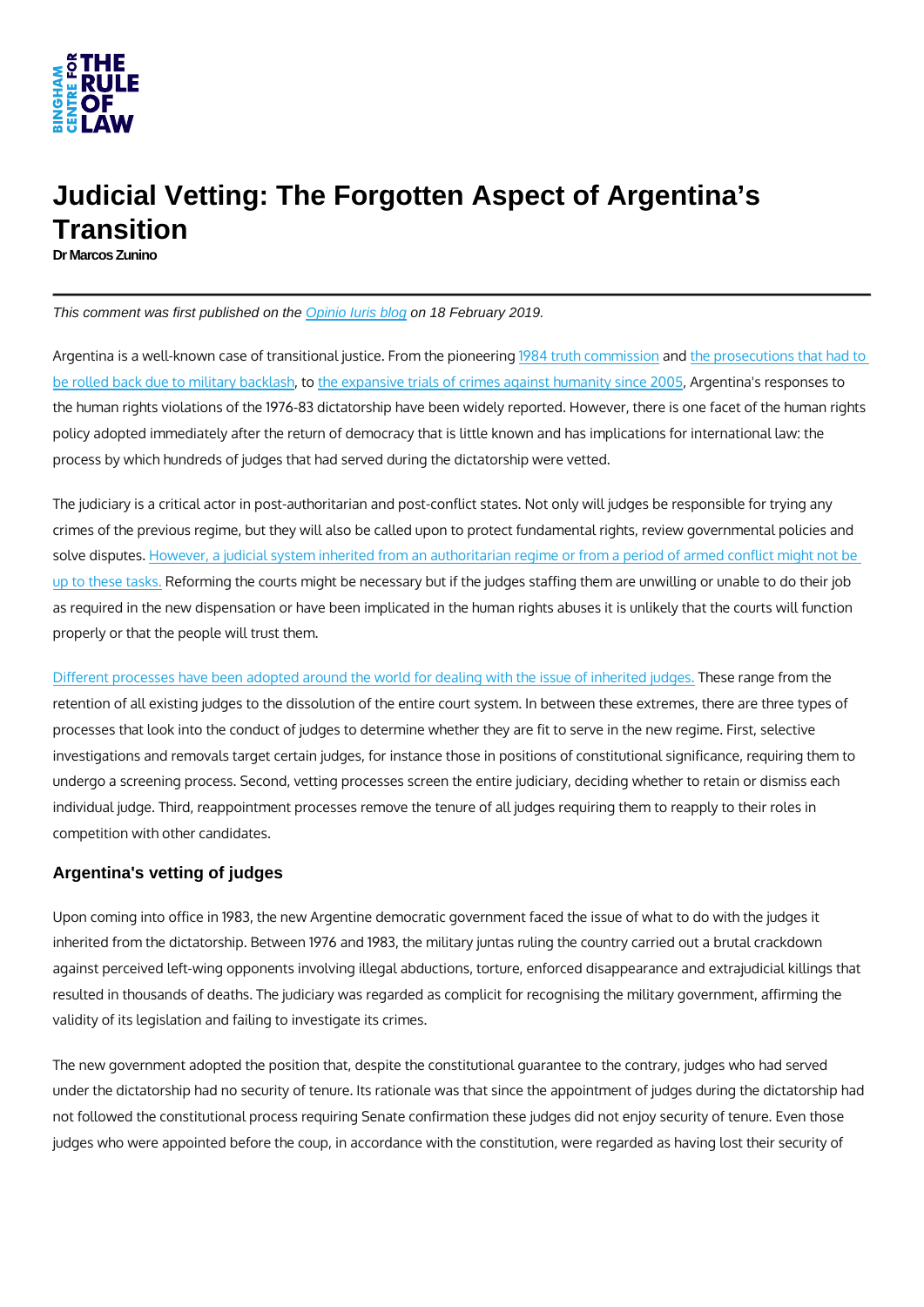tenure when they swore allegiance to the dictatorship.

Based on this position, the incoming government planned to remove the judges of the S just before the new constitutional authorities took office. The government then appoint a range of political persuasions.

As for those judges in other courts, the government required them all to be reconfirmed vetting process undertaken behind closed doors in 1984. Those judges who were confir who were not were immediately replaced. From the available evidence, it would appear confirming or removing judges and the process resulted in hard political bargaining bet controlling the Senate. More than 500 judges went through this process; 70 percent we

The criminal jurisdiction of Buenos Aires was regarded as particularly sensitive becaus leaders. Therefore, most judges of this jurisdiction were removed and an entirely new o court that on 9 Decembeircite 63 five members of the military juntas of crimes under the A [murder, torture and ille](http://www.internationalcrimesdatabase.org/Case/1118)gal detention.

Some removed judges sought judicial review of their dismissal. But the new Supreme C that judges who had served during the dictatorship, even if originally appointed in acco security of tenure and the government had discretion to replace them. The Supreme Co by the dictatorship that wanted to be reinstated using the argument that by appointing had ratified the removals carried out by the military authorities.

The reconfirmation of judges was therefore a political process that did not follow clear to challenge the grounds for dismissal. It was based on the doctrine that the constituti of the dictatorship and could choose to affirm or disregard any of them. This pick and and the Senate to ignore the tenure of judges appointed by the dictatorship while in th prior dismissals of constitutionally appointed judges. Thus they were able to vet the ju guarantees.

Despite the free rein, the vetting process did not weed out all judges implicated in the the courts functioning, competing priorities and political bargaining constrained the pr judges who were confirmed did not have unblemished human rights coementials. It in flact, [were convicted of crimes a](https://www.cij.gov.ar/nota-26800-Condenaron-a-cuatro-ex-jueces-federales-en-Mendoza-por-delitos-de-lesa-humanidad-.html)gainidssentenacedy to life imprisonment for their conduct during were convicted for failing to investigate complaints of abductions, torture and disappea been confirmed in 1984, but were later promoted and were only removed in 2011 after b

## Implications for transitional justice and international law

What implications does this aspect of Argentina's transition have for current transition importance of ensuring that the judiciary has the capacity and inclination to carry out Buenos Aires court was up to the task of trying the military juntas, courts in other part replaced were not as keen to bring to justice those responsible for the crimes of the di vetting processes that have sufficient safeguards not to undermine judicial independen faced an extraordinary situation in 1983 but publicising the grounds for dismissal and a